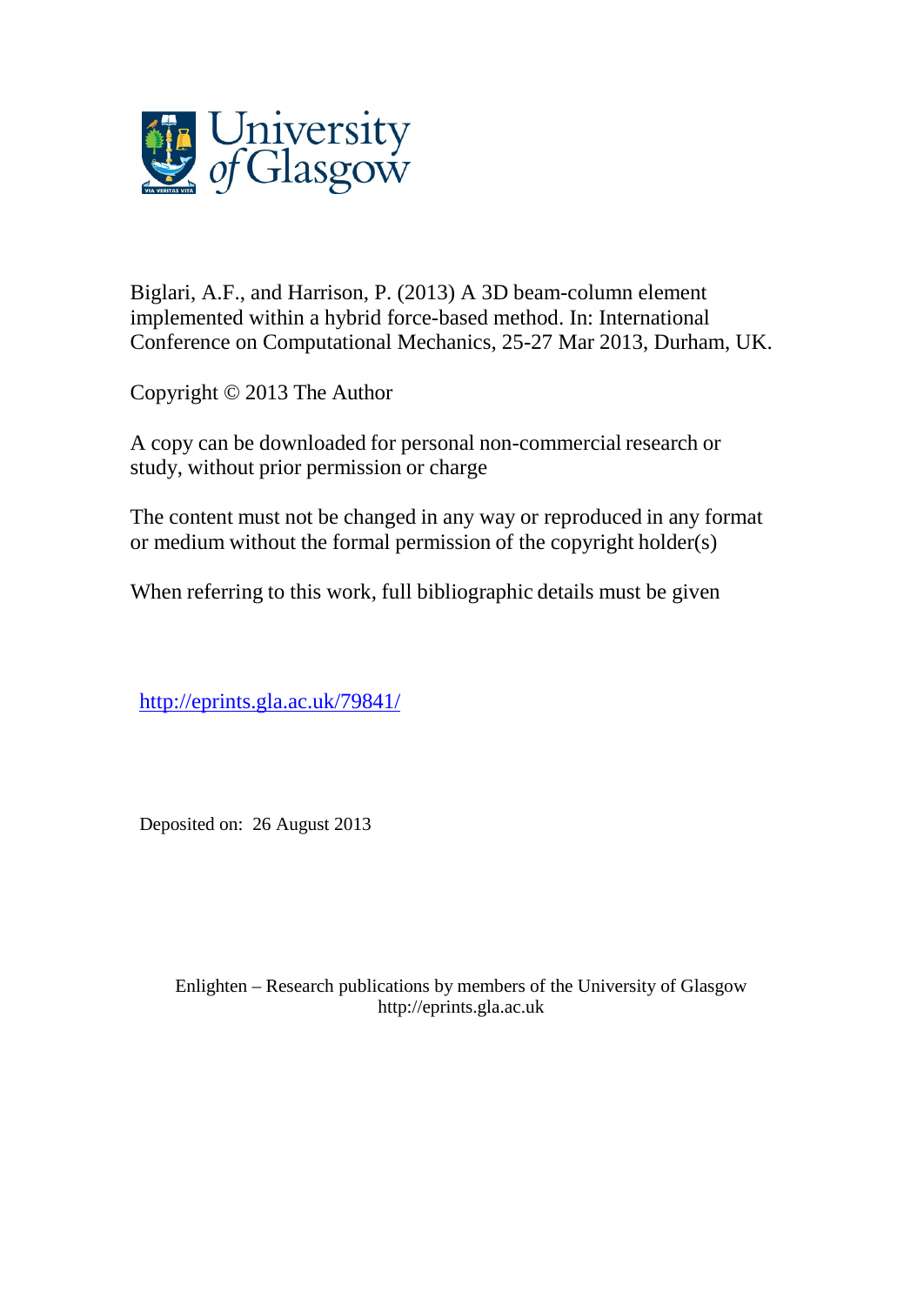## **A 3D Beam-Column Element Implemented within a**

# **Hybrid Force-Based Method**

Ali Biglari. F<sup>a\*</sup> and Philip Harrison<sup>a</sup>

*a School of Engineering, University of Glasgow, Glasgow G12 8QQ*

### **Abstract**

This paper describes a force-based beam-column element implemented using a hybrid force-based solution strategy. The element can accommodate elastic-plastic strain hardening material behaviour under various loadings including axial, torsion, bending and shear deformation, both in and out of the plane of the element. In order to overcome difficulties associated with conventional displacement-based and force-based methods a hybrid force based-method is proposed. This alternative approach is based on simultaneous use of the principles of minimum total potential energy and minimum complementary potential energy. Here the primary equation is the equilibrium equation rather than the compatibility equation (the latter takes precedence when following a displacement based solution strategy). The predictions of the element using this solution procedure are compared against predictions from Abaqus<sup>TM</sup>, showing excellent agreement.

*Keywords:* Force Based Method; Hybrid Method; Beam Element

### **Introduction**

Generally, inelastic behaviour in frame structures can be studied by two main approaches (i) the Concentrated Inelastic Approach (CIA) [1] and (ii) the Distributed Inelastic Approach (DIA), which can be further subdivided into techniques using either customised beam elements [2] or, more commonly, using continuum elements. In the beambased DIA, each structural member is modelled by numerous discrete homogeneous domains, usually of square crosssection, running along the length of the member (similar in structure to a fibrous composite material). This approach permits calculation of the gradual spread of inelastic behaviour over the member cross-section and length as deformation proceeds. Such elements can provide accurate solutions, enabling the tracking of phenomena such as cracking and residual stress. The technique is much less demanding in terms of computational resource than a typical full 3D DIA, based on continuum elements.

The main goal of the current work is to use this beam-based 'fibre' modelling DIA to develop a 3D force-based beam-column element, implemented within a solution strategy involving force rather than displacement as the primary unknown variable. The element is formulated to incorporates arbitrary cross-sections and accommodate axial, torsional, bending and shear deformations, both in and out of the plane of the element and 3D elastic-plastic strain hardening material behaviour [3].

The structure of the rest of the paper is as follows; the first section is a brief explanation of the force-based method as compared with the more usual displacement method and is followed by a brief description of the fundamental equations in the force-displacement domain. Next, force-based solution strategies are described before focusing on the concept and governing element equations used in this approach. In the final section, a numerical example is presented comparing numerical displacement-based predictions generated using Abaqus<sup>TM</sup>, previously published work [4] and the results of the current investigation. The comparison demonstrates the accuracy of both the element and the solution procedure developed here. Predictions of the various approaches are critically assessed before concluding the paper.

## **Force Method**

1

The most significant difference between the displacement and force-based methods results from the fact that the deformation field is more complex and discontinuous compared to the corresponding force field, especially in inelastic regions where the deformation field can have steep gradients. Further, while the distribution of the internal force vector components are known throughout all the frame elements, the same cannot be said for the deformation field. These

\* Corresponding author *Email address*: *[a.biglari-fadafan.1@research.gla.ac.uk](mailto:a.biglari-fadafan.1@research.gla.ac.uk)* (Ali Biglari.F)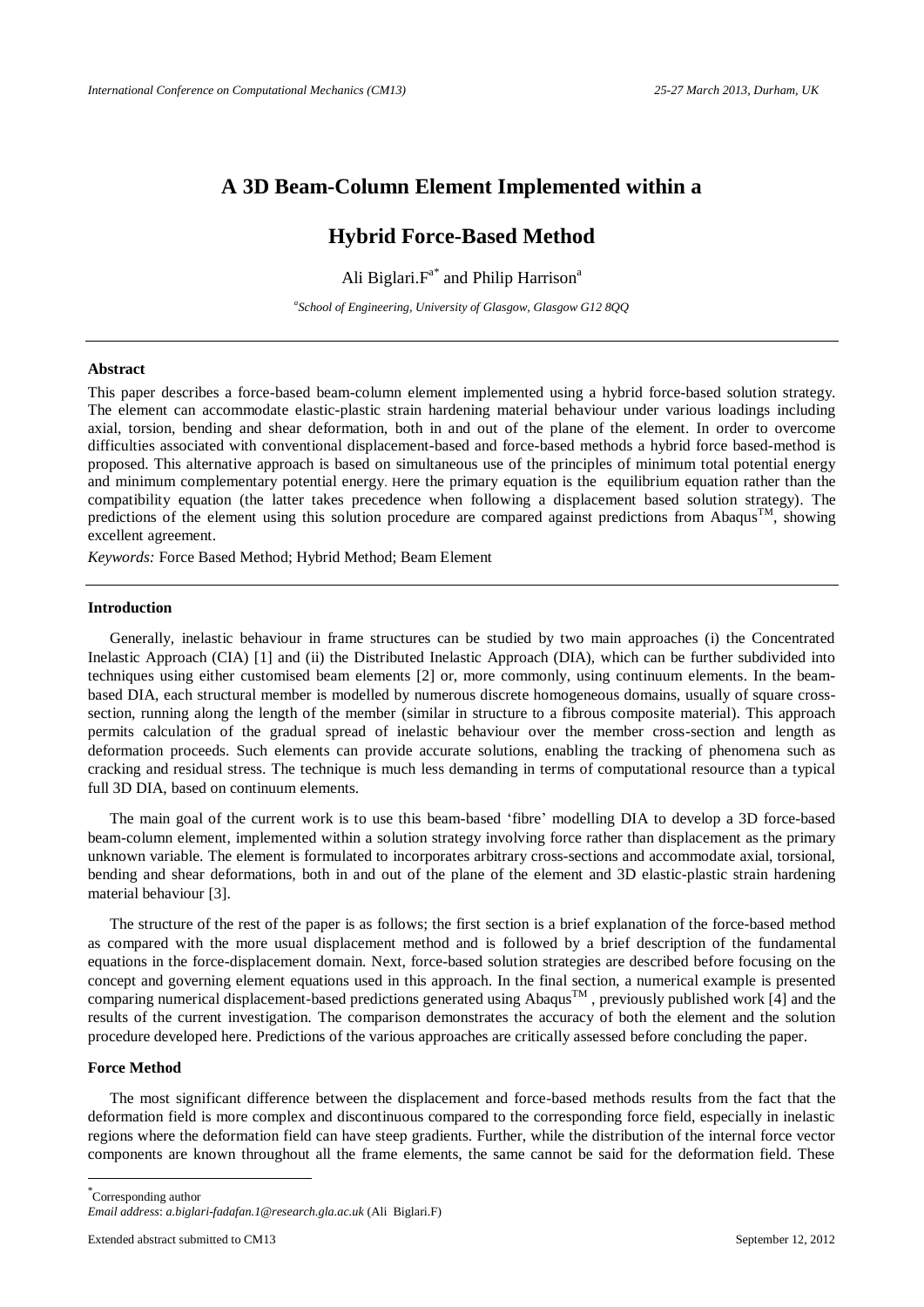factors have caused a significant reprisal in attempts to formulate force-based inelastic fields. In addition, new generation procedures in force-based methods have started to improve the currently unsystematic approach to choosing the system's redundancy. These new procedures are based on either structural topology [5] or the computational method. The latter can be classed in three categories, namely the Integrated Force Method [6], the Large Increment Method [7] and the hybrid force-based method.

#### **Fundamental Equations**

The principle of complementary potential energy has been an attractive approach for structural analysis in forcebased methods because it provides the exact flexibility matrix, in contrast to the classical displacement-based method, which is based on the principle of total potential energy [8,9]. Using both these principals simultaneously leads to a hybrid method [1, 2]. Let the structure domain,  $(\Omega)$ , be defined by,

$$
\Omega = \{ (x_k, k = 1, 2, 3) \in R, \partial \Omega_{\varepsilon} \cap \partial \Omega_{\sigma} = 0, \partial \Omega_{\varepsilon} \cup \partial \Omega_{\sigma} = \partial \Omega \},
$$

Minimizing the total,  $\pi_{TPE}$  and complementary,  $\pi_{CPE}$  energy functions (i.e. the principles of virtual displacement and virtual force work),

$$
\frac{\partial \pi_{TPE}}{\partial u} = \int_{\Omega} \delta \, \varepsilon_{ij}{}^{T} \, \sigma_{ij} d\Omega - \int_{\partial \Omega_{\sigma}} \delta u_{i}^{T} \, t_{i} (\partial \Omega_{\sigma}) d(\partial \Omega_{\sigma}) - \int_{\Omega} \delta u_{i}^{T} \, b_{i}(\Omega) d\Omega = 0 \tag{1}
$$

$$
\frac{\partial \pi_{CPE}}{\partial \sigma} = \int_{\Omega} \delta \sigma_{ij}^{T} E^{-1} \sigma_{ij} d\Omega - \int_{\partial \Omega_{\sigma}} \delta t_{i} (\partial \Omega_{\sigma})^{T} u_{i} d(\partial \Omega_{\sigma}) - \int_{\Omega} \delta b_{i} (\Omega)^{T} u_{i} d\Omega = 0
$$
\n(2)

leads to the main governing equations. Where  $u$  is the continuous local element displacement field,  $b_i$  is the body force vector,  $t_i$  is the external traction vector acting on the external surface  $\Omega_{\sigma}$ ,  $\sigma_{ii}$  is the Cauchy stress tensor and  $\varepsilon_{ii}$  is the strain tensor. The equilibrium and compatibility equation in the force-displacement domain based on those minimized potential energy principals can be derived for whole of the structure as,

$$
\begin{bmatrix} C_D \\ C_N \end{bmatrix} . \mathbf{F} = \begin{bmatrix} P_D \\ P_N \end{bmatrix}, \ P_N = \hat{P}_N \tag{3}
$$

$$
\begin{bmatrix} C_D^T & C_N^T \end{bmatrix} \cdot \begin{bmatrix} D_D \\ D_N \end{bmatrix} = \delta \,, D_D = \widehat{D}_D \tag{4}
$$

where F is a vector containing internal forces, moments and torsion,  $C$  is the equilibrium matrix which can be decomposed into the Dirichlet (or first or essential) boundary conditions,  $C<sub>D</sub>$  which corresponds to the displacement at the boundaries and the Neumann boundary conditions (or secondary or Natural boundary condition)  $C_N$  which corresponds to the externally applied force. The external force, P and nodal displacement, D components  $P_D, P_N$  and  $D_D$ ,  $D_N$  can also be decomposed in a similar way. Based on this decomposition, predefined displacements and forces on nodes can be defined and are denoted as;  $\widehat{D}_D$  and  $\widehat{P}_N$  respectively.

#### **The Solution Procedure**

In general, for indeterminate structures the matrix,  $C_N$ , alone is insufficient information to calculate a unique solution for the internal forces and so compatibility conditions are also required to fully formulate the problem. Methods to include the compatibility equations into the classic (conventional or standard) force-based method usually involve changing the rank of the equilibrium matrix. This change is based on segregating redundant force components and can be achieved using various different techniques such as the Cutter [10,11,12], Eigenvalue [13], Reduced Rank [12], Lower-Upper decomposition [14], Orthogonal-Upper decomposition [15] and General Inverse [7, 16] techniques. The common objective in each of these methods is to produce a special form of the compatibility equation based on a predefined determined structure. Nevertheless, finding an optimum predefined determined structure under static equilibrium is not a straightforward procedure [10, 12]. The general form of the solution for the equilibrium equation is,

$$
F = \alpha(C_N)\widehat{P}_N + \beta(C_N, C_D, K) \tag{5}
$$

where the term,  $\beta(C_N, C_D, K)$ , is an unbalanced load vector that has to be calculated based on the compatibility equation, and can be defined using various methods. The proposed solution procedure is summarized in Table.1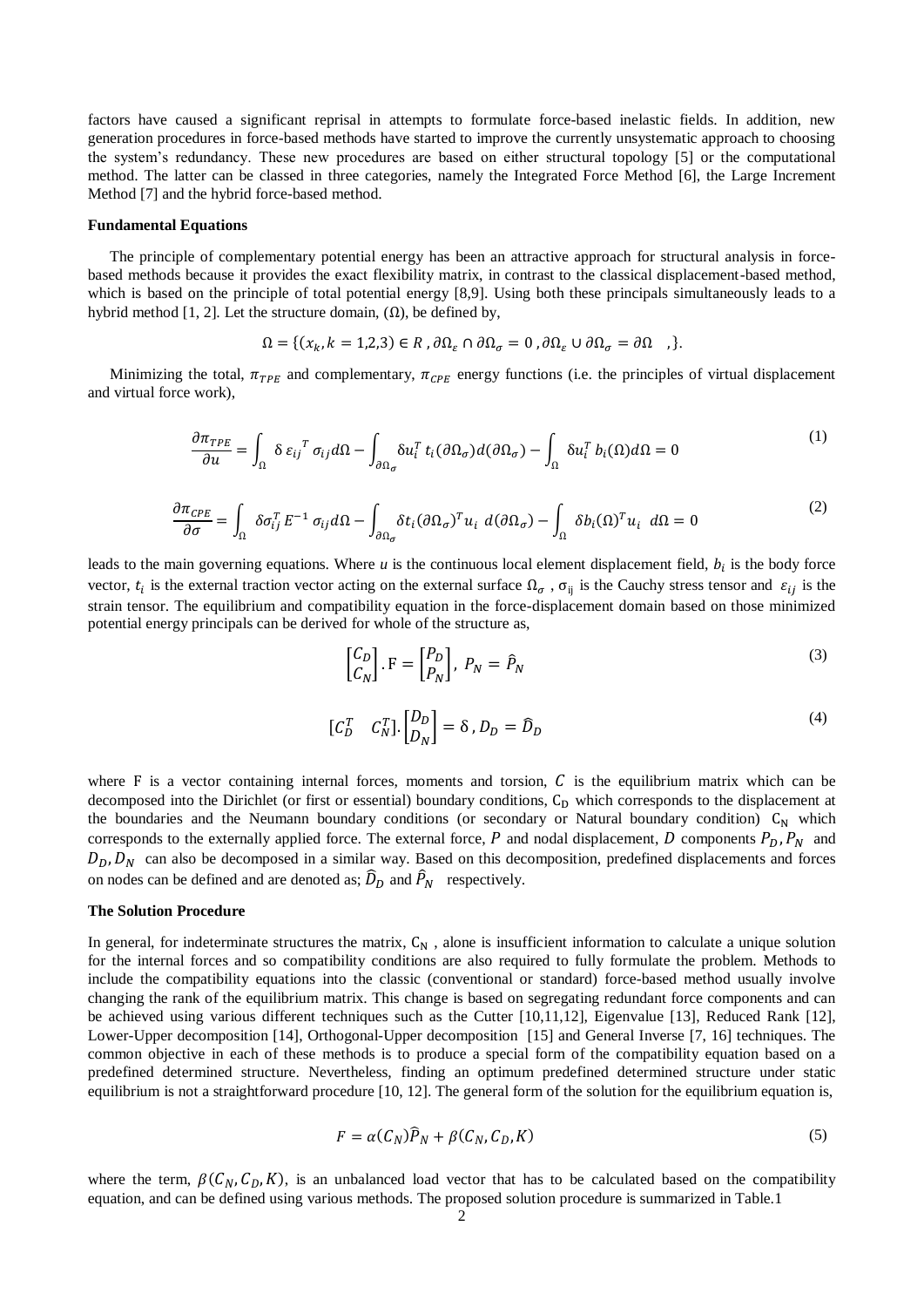Table 1. The solution procedure algorithm.

| <b>Solution Algorithm</b> |                                                               |                                                 |
|---------------------------|---------------------------------------------------------------|-------------------------------------------------|
|                           | Built the external load vector                                | P                                               |
|                           | Built the equilibrium matrix,                                 |                                                 |
| 3                         | Decompose P and C based on boundary condition                 | $P_D, P_N, C_D, C_N$                            |
| 4                         | Calculate the right-side inverse form,                        | $\alpha(C_N) = C_N^T (C_N C_N^T)^{-1}$          |
|                           | Calculate the unbalance load vector matrix                    | $\beta(C_N, C_D, K, F) = p_r, k_r \cdot \delta$ |
|                           | Calculate the elements force vector,                          | $F = \alpha(C_N)\hat{P}_N + \beta(C_N, C_D, K)$ |
|                           | Calculate the elements deformation vector,                    | $\delta = K^{-1}F$                              |
| 8                         | Calculate the nodal displacement vector,                      | $D = (C_N C_N^T)^{-1} C_N \delta$               |
|                           | Control structure compatibility within a predefined tolerance | $Ex = C_N^T D - \delta$                         |
|                           | Calculate the stiffness reduction factor                      | $\gamma = C_N^T (C_N C_N^T)$                    |
| 12                        | Calculate the precipitator function                           | $p_r = -\delta^T \overline{s(s^T K^{-T} s)}$    |
| 13                        | Go to 4, unless accuracy is within the predefined tolerance   |                                                 |

where the K is the segregated stiffness matrix and  $\delta$  is a vector containing deformation components caused by the force components contained in F.

### **Element Formulation**

A 3D beam element of arbitrary cross section with twelve nodal degrees of freedom, denoted here as,  $\bar{f} = \bar{f}_i$ . (see Figure 1C) has been formulated to include axial force N, torsion T, the bending moments  $M_2$ ,  $M_3$  and shear deformations  $V_2$ ,  $V_3$  both in and out of the plane of the element (see Figure 1B) and at both ends of the element (see Figure 1A).



Figure 1.Beam-Column Element Configuration.1A) Element degrees of freedom configuration.1B) Section force

vector components definition over the cross section.1C) Nodal degrees of freedom configuration.

This element is implemented in the hybrid force based method by interpolating the force instead of the displacement along the element by defining  $b(x)$ 

$$
\begin{bmatrix} N \\ M_2 \\ M_3 \\ V_4 \\ V_5 \\ V_6 \\ V_7 \\ T \end{bmatrix} = \begin{bmatrix} 1 & 0 & 0 & 0 & 0 & 0 \\ 0 & -1 + x/L & 0 & x/L & 0 & 0 \\ 0 & 0 & -1 + x/L & 0 & x/L & 0 \\ 0 & 0 & -1/L & 0 & -1/L & 0 \\ 0 & 1/L & 0 & 1/L & 0 & 0 \\ 0 & 0 & 0 & 0 & 0 & 1 \end{bmatrix} \begin{bmatrix} f_1 \\ f_2 \\ f_3 \\ f_4 \\ f_5 \\ f_6 \end{bmatrix}, \quad F_{\text{see}} = b(x).f
$$
 (6)

where F<sub>sec</sub> is the force vector acting on any given section. This definition is based on the elemental degrees of freedom  $f_{i=1,...6}$  (see Figure 1A) as opposed to the nodal degrees of freedom  $\hat{f}_i$  which is the common form when using in the displacement-based method). This change from the nodal to the element domain is essential when using force-based solution strategies and eliminates numerical issues resulting from the interdependence between some of the nodal degrees of freedom. Satisfying the total potential energy over the section makes it possible to satisfy equilibrium at each section. This leads to a relationship between force and deformation for each section incorporating axial, rotation,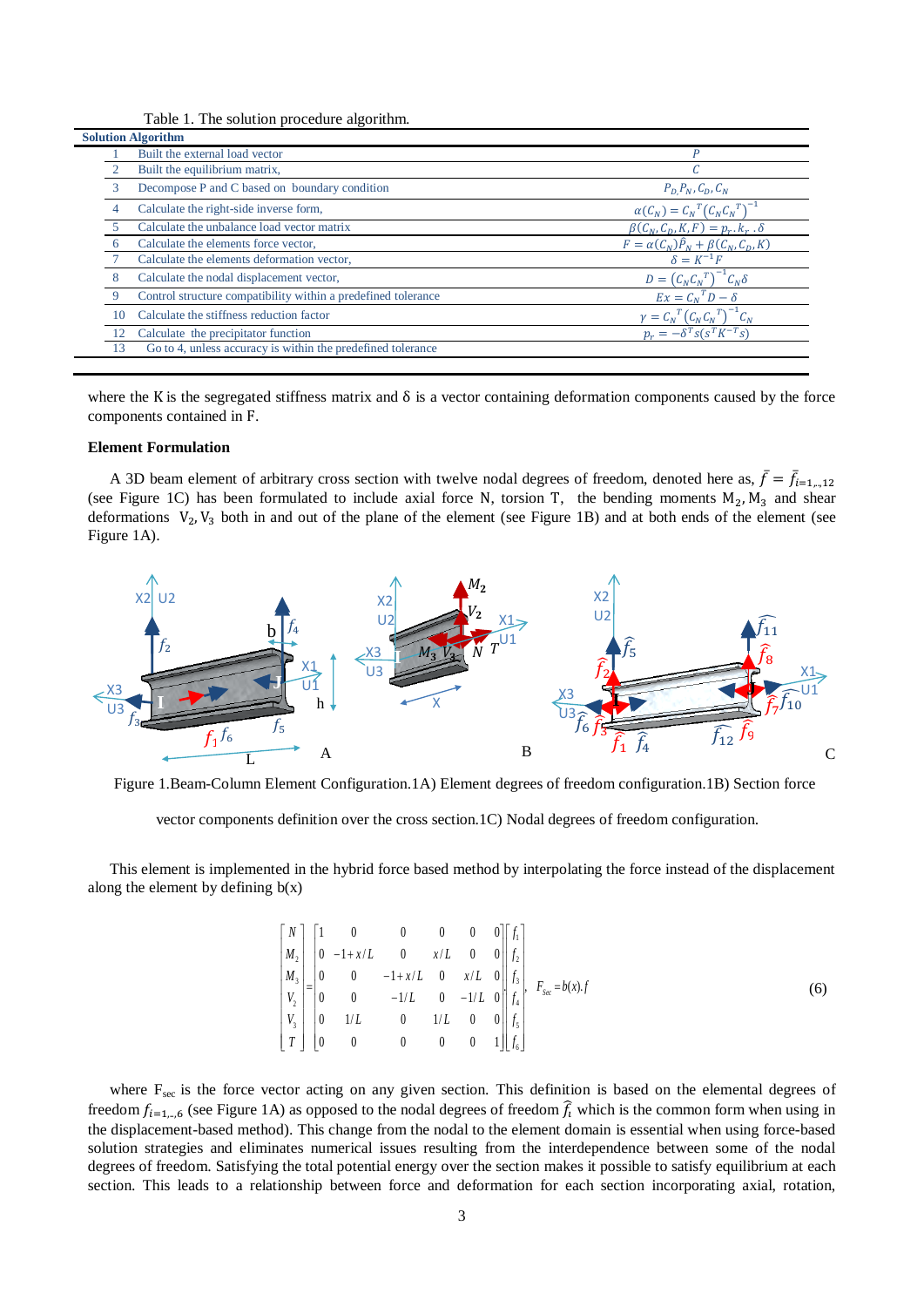bending and shear effects,

$$
\begin{bmatrix}\nN \\
M_{2} \\
M_{3} \\
N_{4} \\
N_{5} \\
T\n\end{bmatrix} = \begin{bmatrix}\n\int_{A}^{R} E_{T} dA & \int_{A}^{R} x_{2} E_{T} dA & \int_{A}^{R} x_{3} E_{T} dA \\
\int_{A}^{R} x_{2} E_{T} dA & -\int_{A}^{A} x_{2} x_{3} E_{T} dA & 0 \\
\int_{A}^{R} x_{3} E_{T} dA & \int_{A}^{R} x_{3}^{2} E_{T} dA & 0 \\
\int_{A_{2}}^{R} G_{T} dA & 0 & -\int_{A_{2}}^{R} x_{3} G_{T} dA \\
V_{2} \\
V_{3} \\
V_{4} \\
V_{5}\n\end{bmatrix} = \begin{bmatrix}\n\int_{A}^{R} E_{T} dA & \int_{A}^{R} x_{2} E_{T} dA & 0 & 0 \\
\int_{A}^{R} G_{T} dA & 0 & -\int_{A_{3}}^{R} x_{3} G_{T} dA \\
\int_{A_{43}}^{R} G_{T} dA & -\int_{A_{43}}^{R} x_{3} G_{T} dA & \int_{A_{43}}^{R} x_{3} G_{T} dA \\
\int_{A_{42}}^{R} G_{T} dA & -\int_{A_{43}}^{R} x_{3} G_{T} dA & \int_{A_{43}}^{R} x_{3} G_{T} dA\n\end{bmatrix} = \begin{bmatrix}\n\int_{A}^{R} E_{T} dA & 0 & 0 \\
\int_{A}^{R} E_{T} dA & 0 & -\int_{A_{43}}^{R} x_{3} G_{T} dA \\
\int_{A_{43}}^{R} x_{3} G_{T} dA & \int_{A_{43}}^{R} x_{3} G_{T} dA\n\end{bmatrix} = \begin{bmatrix}\n\int_{A}^{R} E_{T} dA & 0 & 0 \\
\int_{A}^{R} E_{T} dA & 0 & -\int_{A_{43}}^{R} x_{3} G_{T} dA \\
\int_{A_{43}}^{R} x_{3} G_{T} dA & \int_{A_{43}}^{R} x_{3} G_{T} dA\n\end{bmatrix} = \begin{bmatrix}\n\int_{A}^{R} E_{T} dA & \int_{A}^{R} E_{T} dA & 0 & 0 \\
$$

$$
F_{Sec} = fl_{Sec}^{\quad -1} . D_{Sec} \tag{8}
$$

The end deformation components  $D_i$  including the tensile and compressive deformations, the bending deformations with respect to the transverse (2,3) axes and the torsional deformation with respect to the (1) axis are defined by  $u, \phi, \phi$ and can be computed by integrating the deformation along the element length  $D_i = \int_L b(x)^T \cdot D_{Sec} dx$ . By then substituting Equations (6) and (8) into this definition of  $D_i$ , find,

$$
D_i = F_{ij} f_i \tag{9}
$$

This defines the main relationship between force and displacement in the local element space where,

$$
F_{ij} = \int_{L} b(x)^{T} . fl_{Sec}.b(x) . dx
$$
 (10)

and

$$
D_i = \begin{bmatrix} u_1 & \phi_2^i & \phi_3^i & \phi_2^j & \phi_3^j & \phi \end{bmatrix}^T
$$
 (11)

where the matrix that transfers the degrees of freedom from the nodal to the element domain,  $Tr$  is defined as,

$$
Tr = \begin{bmatrix} 1 & 0 & 0 & 0 & 0 & 0 \\ 0 & 0 & \frac{1}{L} & 0 & \frac{1}{L} & 0 \\ 0 & -\frac{1}{L} & 0 & -\frac{1}{L} & 0 & 0 \\ 0 & 0 & 0 & 0 & 0 & 1 \\ 0 & 0 & 1 & 0 & 0 & 0 \\ 1 & 0 & 0 & 0 & 0 & 0 \\ 0 & 0 & -\frac{1}{L} & 0 & -\frac{1}{L} & 0 \\ 0 & \frac{1}{L} & 0 & \frac{1}{L} & 0 & 0 \\ 0 & 0 & 0 & 0 & 1 & 0 \\ 0 & 0 & 0 & 0 & 1 & 0 \end{bmatrix}, \quad \overline{f} = Tr.f, \quad \overline{D} = Tr^{T}.D
$$
\n(12)

Using this transformation matrix, it is possible to rewrite the main relationship between force and displacement (Equation 9) in nodal space to apply nodal boundary conditions as,

$$
\overline{D}_t = (Tr^T.F_{ij}.Tr).\overline{f}_t \tag{13}
$$

This means that  $\bar{F} = Tr^T \cdot F_{ij} \cdot Tr$  is the element flexibility matrix in the local element space based on the nodal DOFs, which are the final quantities, calculated by prepared code.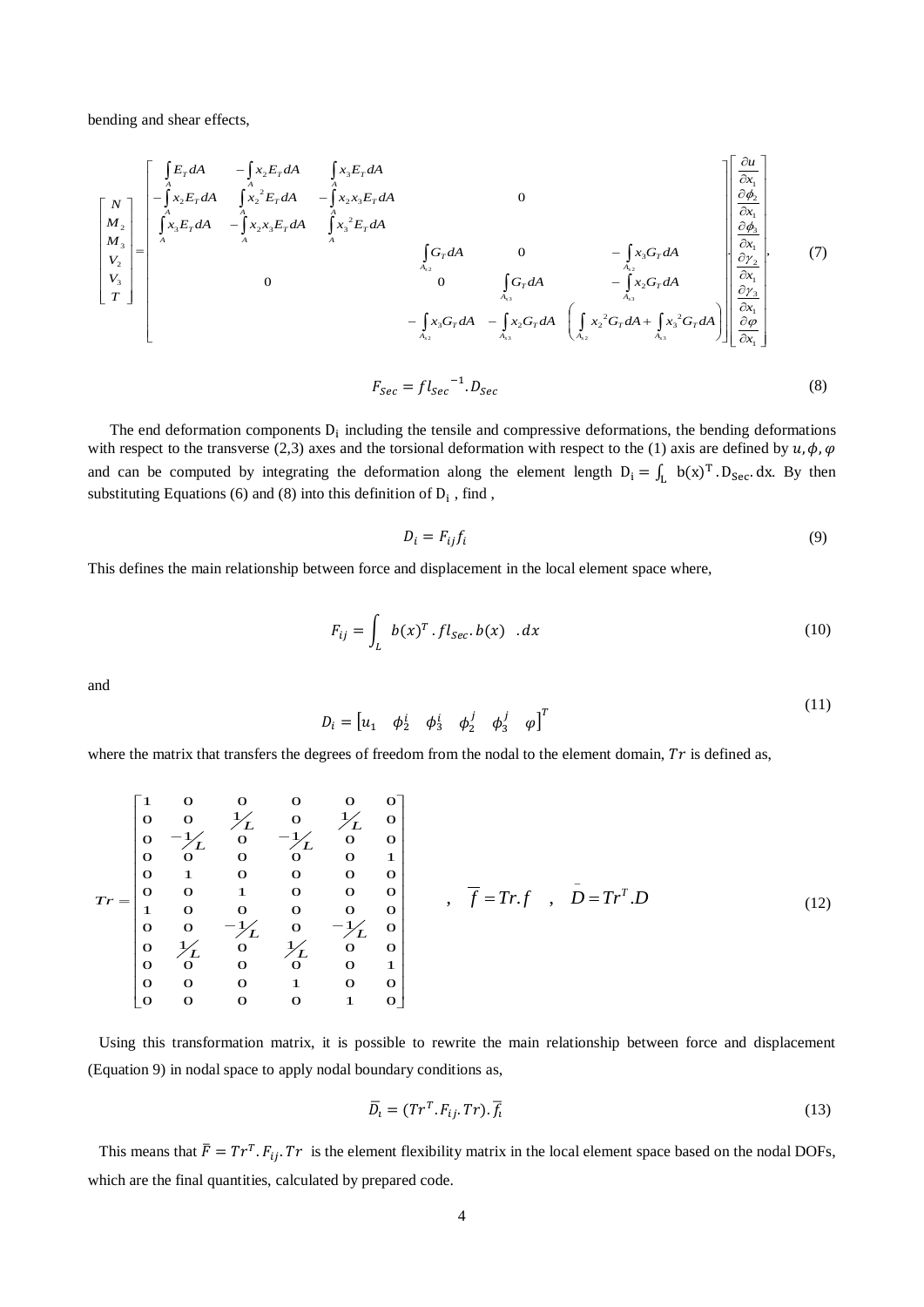### **Numerical Examples**

The following example is produced using the element and solution procedure described above and is compared against both previously published work [4] and numerical results produced by the commercial implicit finite element code Abaqus<sup>TM</sup>. The latter provides a reliable benchmark case for comparison. The performance of the code, and in particular, the predictions of the new element implemented within the code, are assessed in terms of both accuracy and efficiency.

The example is designed to test the performance of the new element during the simultaneous application of bending moments and shear deformations. Figure 2A shows a cantilever beam. The beam is subject first to a monotonic loading and second to a cyclic loading P at its free end. The elements have a bilinear material behaviour defined as  $(E =$  $2.85 \times 10^{10}$ ,  $E_t = 1.9 \times 10^8$  and  $\sigma_0 = 1.9 \times 10^9$ )(N/Cm<sup>2</sup>) [4]. The equivalent Abaqus<sup>TM</sup> simulation used 100 beam elements B31 throughout the beam structure. Figure 2B demonstrates the stress distribution results at maximum load across the whole of the structure.



Figure 2. Comparison of code result under bending and shear-bending effect.2A) The element configuration. 2B)The stress distribution in whole of the element. 2C) The load-displacement relation at free end under bending effects. 2D) The load-displacement relation at free end under both bending and shear effect.

Predictions using the new element show close correspondence with the previous research result both in pure bending (see Figure 2C) and in combined bend-shear loading (see Figure 2D) when compared with the Abaqus<sup>TM</sup> prediction. The detailed behaviour is demonstrated by axial stress distribution in whole of the element (see Figure 2B).

The cyclic predictions are compared against Abaqus<sup>TM</sup> in Figure 3 using two different methods of satisfying equilibrium over the section: (a) an iteration procedure and (b) a non-iterative procedure [17].



Figure 3. Comparison of code and Abaqus<sup>TM</sup> result for iterative and non-iterative procedure.

Although the prediction of inelastic behaviour, based on the non-iterative procedure is not smooth in the transfer region, (i.e. the region where the deformation changes from elastic to inelastic behaviour), estimates of the extreme displacements are the same as when using the iterative procedure. The significant advantage of using the non-iterative procedure is the reduction in computational cost. For the same accuracy in the prediction of the maximum load, the computational time is 15 times less than for the iterative procedure.